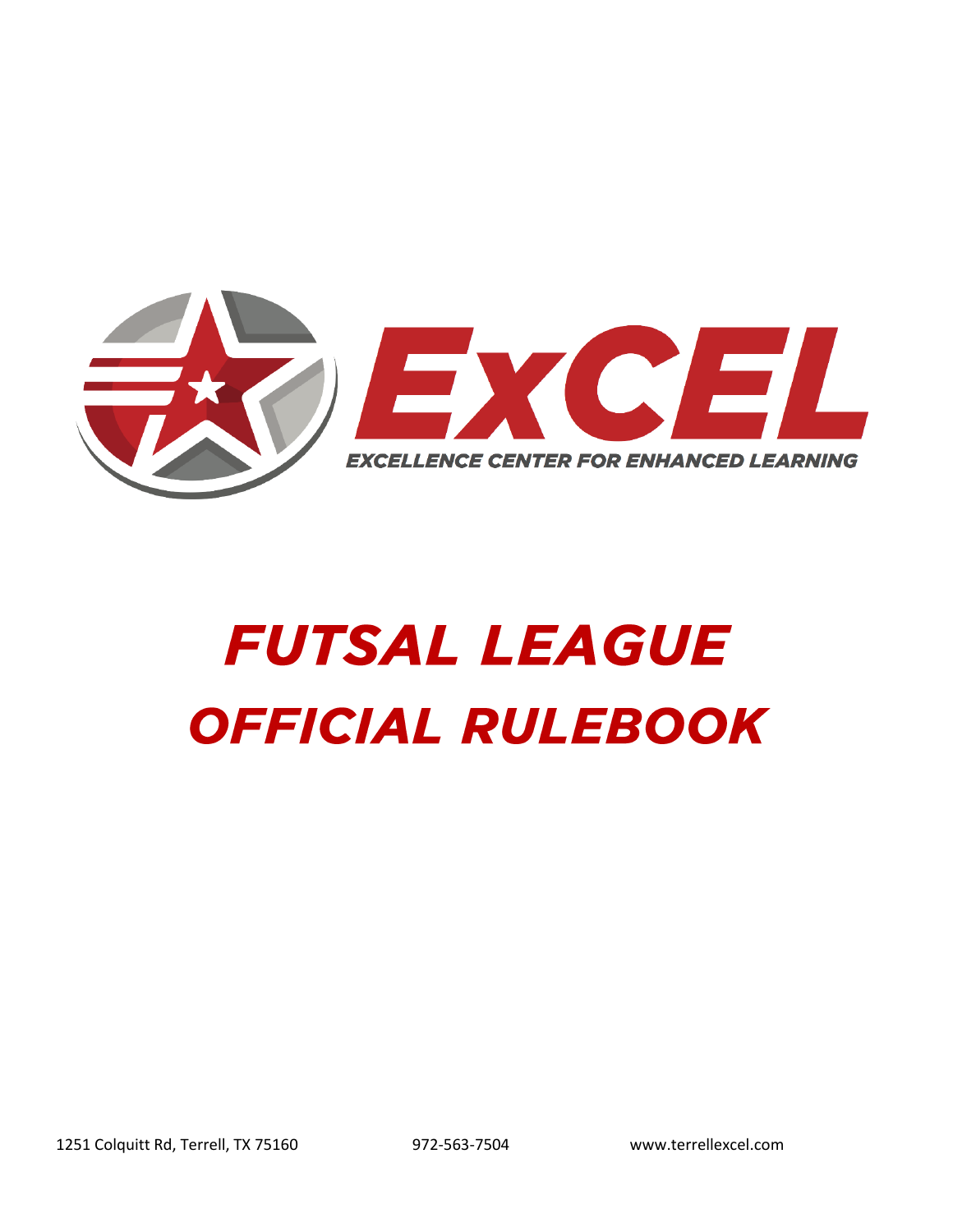

#### **Mission:**

The mission of ExCEL is to champion the development of students and benefit the lives of community members by facilitating access to programs and resources that provide opportunities to enhance learning, acquire and refine skills, improve health, build character, and practice fellowship.

#### **League Goal & Values:**

The overall goal of every ExCEL Youth Sports League is to positively impact the lives of our student-athletes through physical, social, emotional, and educational growth opportunities that accompany participation in sports.

In order to accomplish this goal, it takes commitment, great effort, and "buy in" toward the following key values:

• Players Have a Great Experience:

All of our student-athletes should get to play in a safe & positive environment

• Adults Focus on Development:

Right now, getting better is way more important than getting trophies

We should strive to recognize and foster the development of both hard and soft skills:

- " Sport-specific skills, character, problem solving, teamwork, leadership, communication, resilience, and work habits
- Everyone Takes Responsibility: We all contribute to the success of the league
	- Being Present, Prepared and On Time
	- $\circ$  Being Cooperative, Supportive, Knowledgeable, and Respectful
	- Being vour Best

#### **Final Note for Parents & Coaches:**

Always remember that our players are impacted by all we say and do; whether at practices, games, in the car, or at the dinner table.

So, before saying or acting upon what may be on our minds...

Let's ask: Is what I'm about to say or do going to make my Player or Team better at this sport? Will it make them better as a person?

If not, we should move on to more important things so we can make sure, to the best of our abilities, that these athletes are developing as players, and young men & women.

Together, through our combined efforts, we can maintain these values, accomplish our goal, and fulfill the mission.

Thank you for being part of the ExCEL, and thank you for the investments you have decided to make toward the success of our youth.

Respectfully,

A.J. Knight ExCEL Director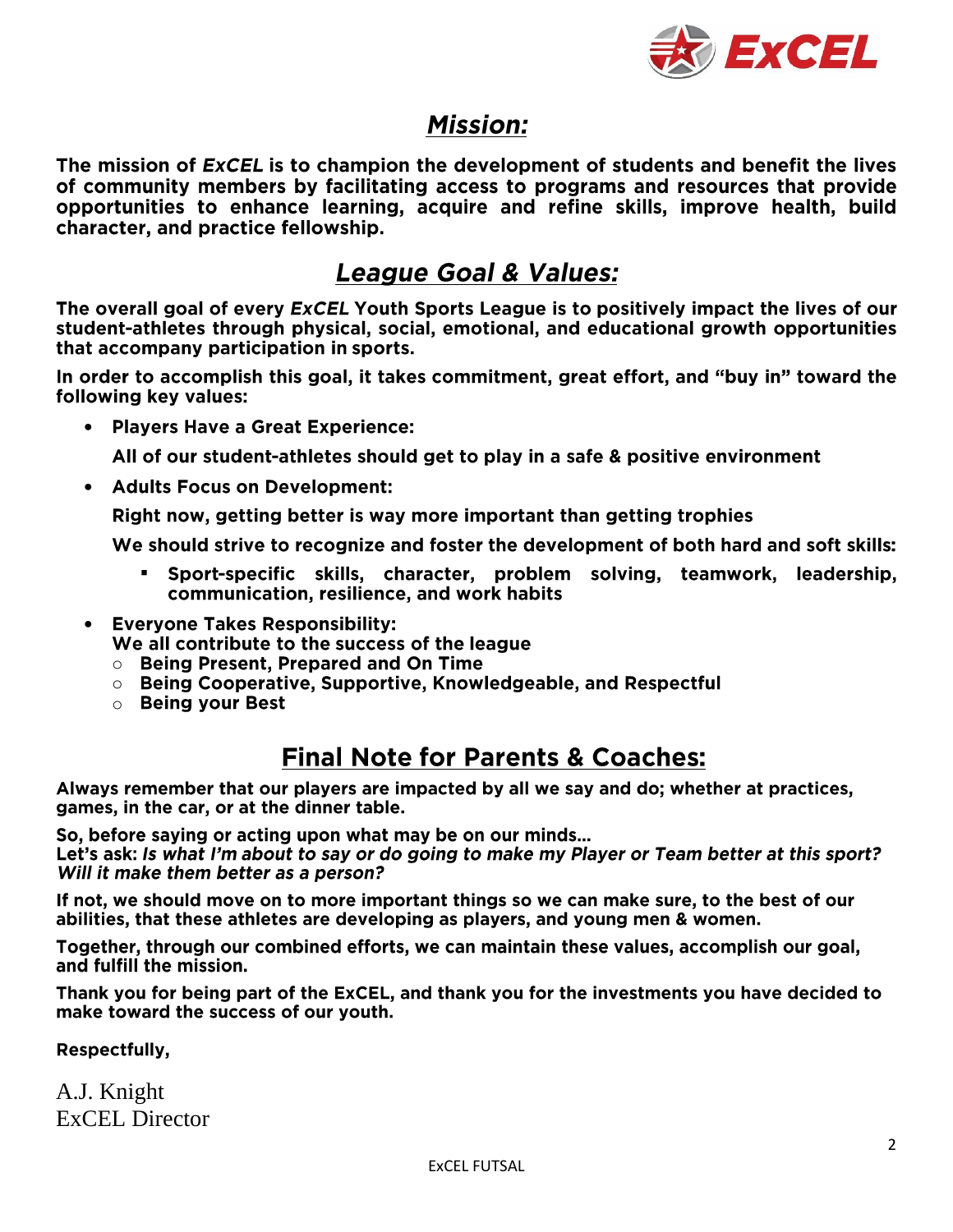

# **LEAGUE RULES**

## **General Rules**

- The game is played between 2 teams. The format of the game is 5 v 5 (4 field players + 1 goal keeper)
- Teams may call one timeout per half. Timeouts are 1 minute in duration and may be called when in possession of ball or the ball out of play.
- There is no overtime, injury time or stoppage time.
- Teams are comprised of four outfield players and one goalkeeper.
- The goalkeeper must wear a different color jersey than the outfield players.
- There is no offsides in futsal.

### **Substitutions**

- All substitutions are on the fly. This includes goalkeeping substitutions. Referees will not stop play for goalkeeping substitutions.
- A substitute may not enter the match until the player leaving the match is at the touchline in the substitution zone.
- Any substitute who enters the field of play before the player being replaced has completely left the field of play may be shown a yellow card.
- All substitutions must take place in the technical area (in front of the team bench)-- *not* at the half-way line.
- All teams will switch benches (and ends) at the beginning of halftime, ensuring that all substitutions take place in the defensive half.

#### **Restarts**

- **Kickoffs:** A goal may not be scored directly from a kick-off. The ball must be played forward first. Tapped balls are not in play – the ball must move forward.
- **Kick-ins:** are indirect. The ball must be placed on or no more than 10 inches behind the line and the kick must be taken within 5 seconds. The kicker's non-kicking foot must be out of bounds or on the line. (A kickin that goes directly in the opposing goal is a goal clearance for the opposing team. A kick-in that goes directly in the defensive goal is a corner kick of the opposing team.)
- **Goal Clearances:** are taken when the ball wholly crosses the goal line after being touched last by the attacking team. The goalkeeper must use his hands to roll, bounce or throw the ball from anywhere inside the penalty area to outside the penalty area.
- **Corner Kicks:** are direct. The ball must be placed directly on the corner spot and the kick must be taken within 4 seconds.
- **Free Kicks:** may be indirect or direct. The ball must be stopped completely before the kick may be taken.
- **Penalty Kicks:** are taken from the penalty spot and must be shot at goal by a clearly identified kicker. Defenders may not be nearer to the ball than 16 feet and must be behind an imaginary line running from touchline to touchline even with the penalty spot.
- **Distance:** For all of the above, except goal clearances, opponents may not be closer to the ball than 16 feet.
- **Ceiling:** If the ball hits the ceiling or other object, the team that did not touch the ball last restarts play with a kick-in from the nearest point on the touchline.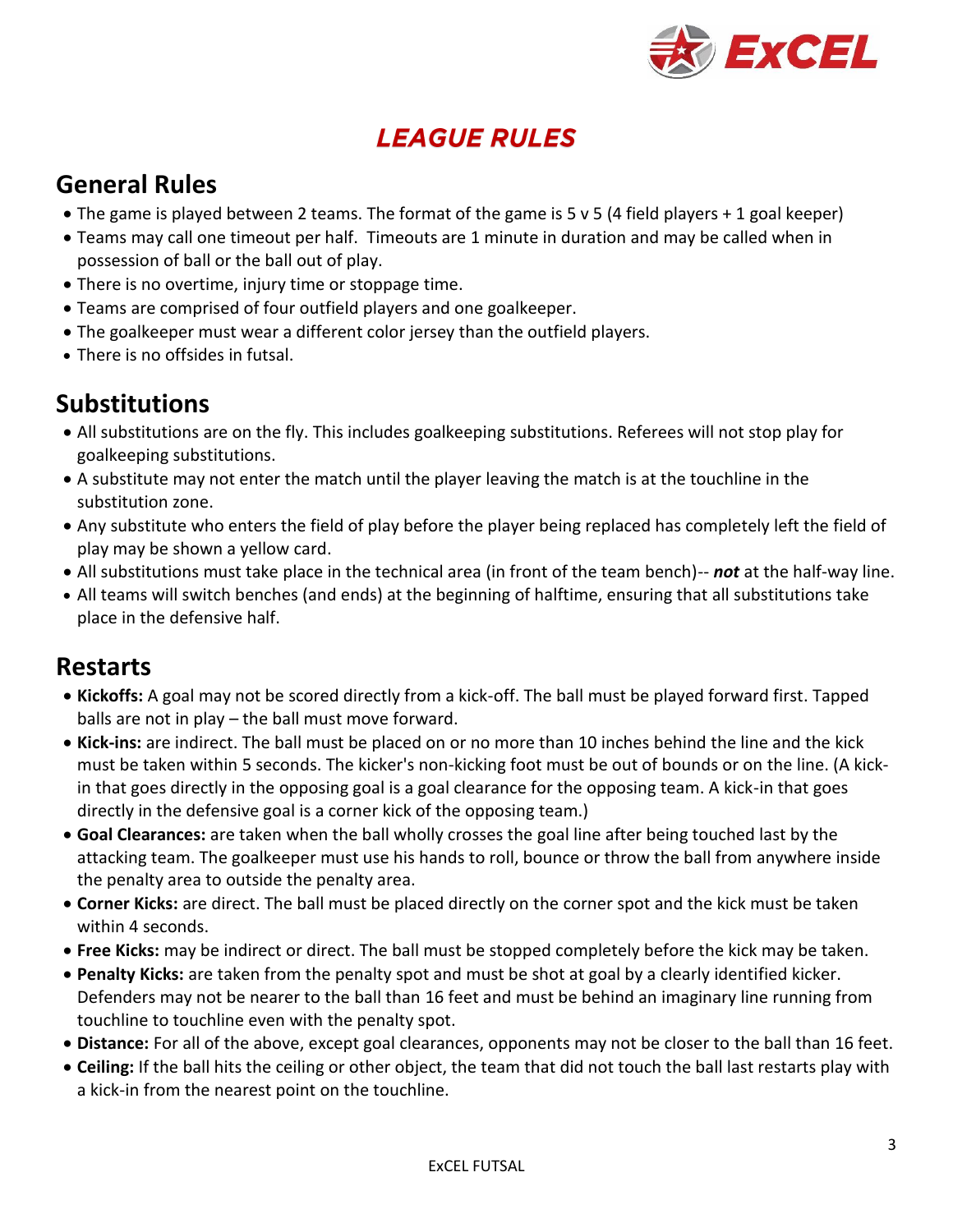

# **Fouls and Misconduct**

- **Indirect Free Kicks:** When a player plays in a dangerous manner, impedes an opponent (without playing the ball), prevents the goalkeeper from releasing the ball with their hands or commits any offence for which play is stopped to caution or eject a player.
- **Direct Free Kicks:** When a player kicks or attempts to kick an opponent, slide-tackles an opponent or slides with an opponent near (automatic yellow card/caution), jumps at an opponent, charges at an opponent, strikes or attempts to strike an opponent, pushes an opponent, holds an opponent, spits at an opponent or handles the ball deliberately.
- **Yellow Card / Caution:** The offending player is shown a yellow card. If a player earns two yellow cards in a match, he is shown a red card.
- **Red Card / Ejection:** The offending team plays down for two minutes unless scored upon before the twominute penalty expires. The offending player serves a minimum one-match suspension.
- **Accumulated Fouls / AFPK:** All penal fouls are recorded on the scoresheet and/or on the scoreboard. Example: If red fouls blue a sixth time in one half, for that sixth penal foul and all subsequent penal fouls in that half, blue is awarded an accumulated fouls penalty kick. All AFPK's are taken from the penalty spot (marked at the top of the penalty arc / top of key for basketball 3-point line). AFPK's must be shot at goal by a clearly identified kicker. The defending team may not make a wall and may not be nearer to the ball than 16 feet and must be behind an imaginary line running from touchline to touchline even with the spot of the kick. The goalkeeper may be off their line, but may not be nearer than 16 feet from the ball. Accumulated fouls are reset to zero at the beginning of the second half.
- **Penalty Spot:** Top of penalty area arc (approximately 25 feet from the center of the goal).

#### **The Goalkeeper**

- Must wear a different color shirt. May wear long pants and/or other padding as deemed safe by the match referee.
- May receive a kick-in directly.
- May kick the ball directly over the half-way line.
- May score directly with their feet during the run of play.
- May not punt or drop-kick the ball. (Ball must settle to the ground or be touched first, no "air" under the ball when kicked.)
- May not possess the ball for more than four seconds in their own area/box.
- May throw the ball directly across the half-way line. A ball thrown directly into the opposing goal results in a goal clearance for the opposing team.
- May only touch/receive the ball once per team possession (possession is considered "lost" once the ball touches an opposing player)